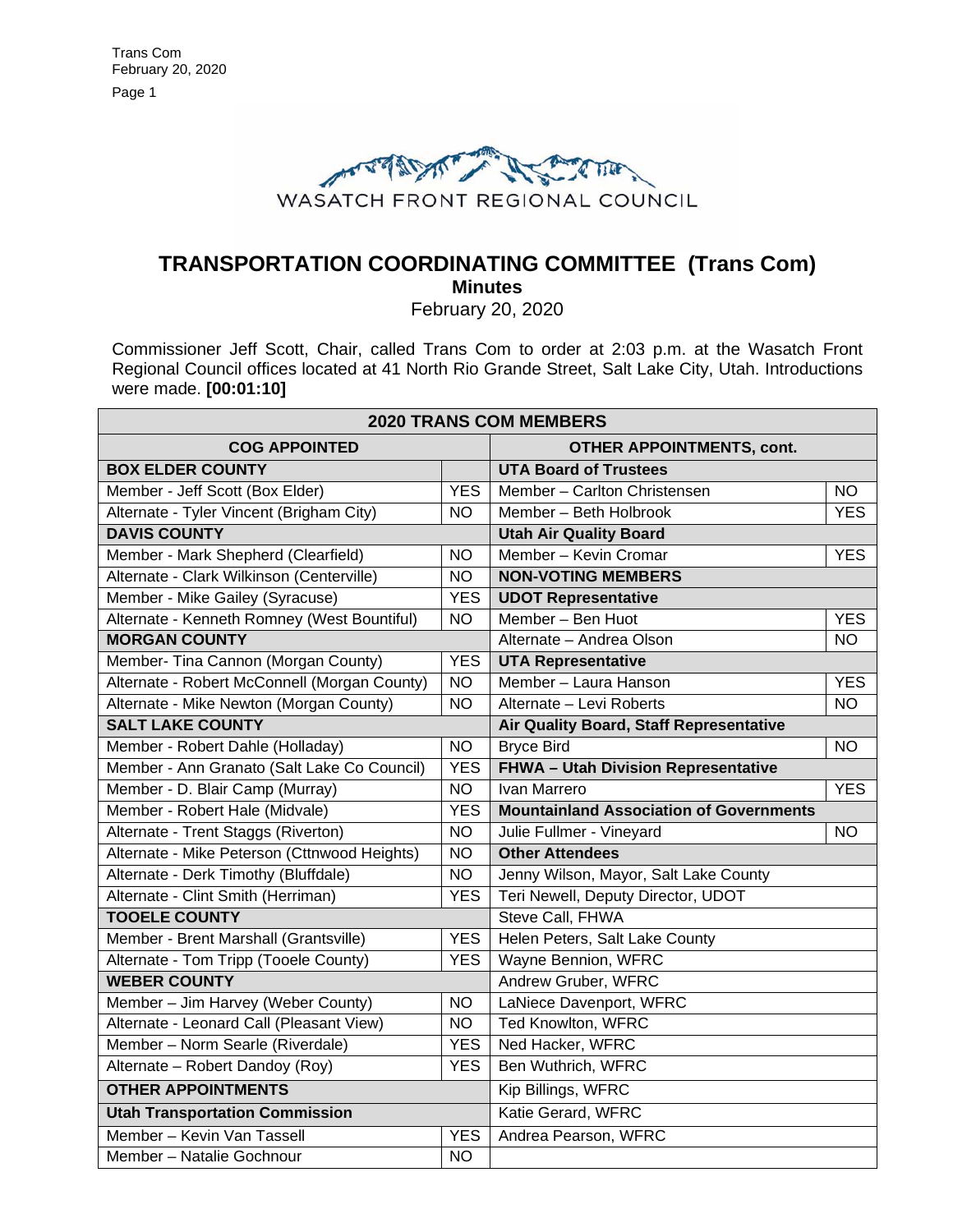Page 2

#### **1. ACTION: Minutes [00:02:49]**

Commissioner Scott brought attention to the minutes of the November 21, 2019 meeting and asked if there were any questions or corrections. There were none. Mayor Brent Marshall made a motion that the minutes of the Trans Com meeting be approved as written. Commissioner Tom Tripp seconded the motion, and the voting was unanimous.

# **2. Chair Report [00:03:20]**

Commissioner Scott asked Andrew Gruber, WFRC, to provide a summary of a recent trip to Washington DC for the National Association of Regional Councils (NARC) conference. One of the main objectives of the meetings was to determine recommended principles for reauthorization of federal funding and policy legislation for transportation, for another 5-6 year term.

#### **a. UDOT Transportation Investment Fund/Transit Transportation Investment Fund Update [00:09:20]**

Teri Newell, UDOT Deputy Director and Ben Huot, UDOT Program Development Director, presented an update on the funding and status of these two programs. New funding has been made available for transit and active transportation.

# **b. UTA Service Choices Update [00:14:28]**

Beth Holbrook, UTA Trustee, talked about the transit Service Choices planning process and the steps being taken to increase community engagement. The goal is to have a Final Service Plan ready for review by the UTA Local Advisory Council and UTA Board of Trustees approval in September 2020.

# **c. Legislative Update [00:26:45]**

LaNiece Davenport, WFRC, discussed bills that are being monitored by staff as they are brought before the House and Senate. Ms. Davenport also reminded the members to join WFRC's weekly legislative briefing on Thursday mornings.

**d. National Congestion Mitigation Air Quality (CMAQ) Allocation Formula [00:39:30]** Commissioner Scott turned some time to Kevin Cromar, Air Quality Board representative, to provide information on how the CMAQ allocation formulas may be revised on a national level, that would potentially generate opportunities for Utah to receive more funding.

# **3. Public Comment [00:44:32]**

Commissioner Scott opened the meeting up for public comments. There were none.

# **4. Trans Com Roles and Responsibilities and Schedule for 2020 [00:44:49]**

Wayne Bennion, WFRC, reminded members of the background of the Transportation Coordinating Committee (Trans Com) and referred to the current Memorandum of Agreement included in the meeting materials. Trans Com acts as the policy advisory committee to the Regional Council regarding the programming of funds through the Transportation Improvement Program (TIP) and other short-range transportation issues. The technical advisory committee in each urbanized area provides recommendations to Trans Com. Mr. Bennion also briefed the committee on Trans Com's roles and responsibilities and presented a schedule for Trans Com meetings in 2020. Members were encouraged to review the proposed schedule and provide suggestions about any other issues they would like to discuss.

# **5. Transportation Improvement Program (TIP) [00:52:02]**

# **a. Report on Board Modifications to the 2020-2025 TIP**

Ben Wuthrich, WFRC, updated the committee regarding recent modifications to the current 2020-2025 TIP. These modifications were approved by the Wasatch Front Regional Council at the January 23, 2020 meeting.

# **b. ACTION: Board Modifications to the 2020-2025 TIP [00:53:39]**

Mr. Wuthrich then reported that WFRC has received requests to modify the current 2020- 2025 TIP and briefly discussed the two projects. **[01:12:55]** Kevin Cromar, Air Quality